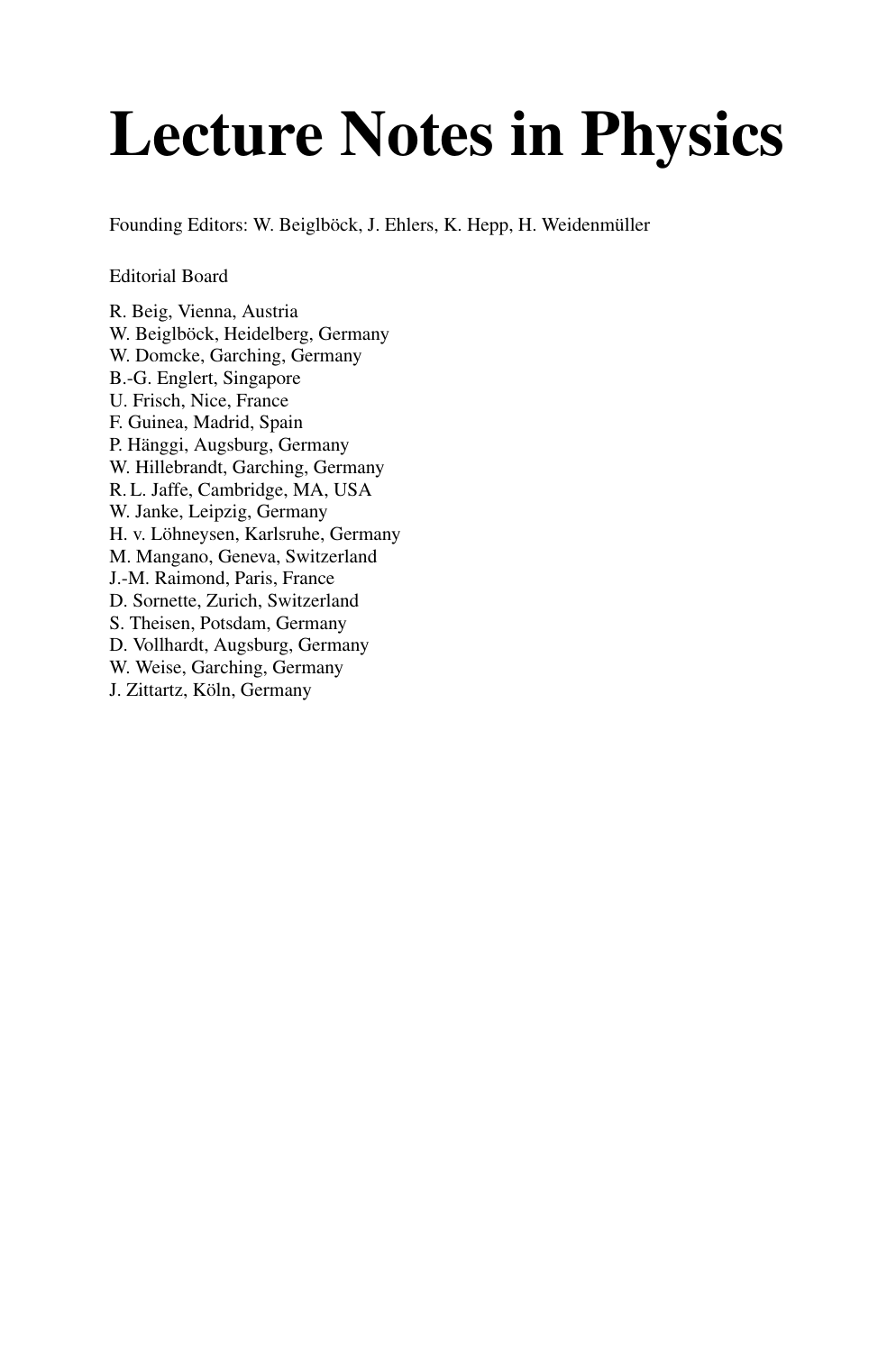### The Lecture Notes in Physics

The series Lecture Notes in Physics (LNP), founded in 1969, reports new developments in physics research and teaching – quickly and informally, but with a high quality and the explicit aim to summarize and communicate current knowledge in an accessible way. Books published in this series are conceived as bridging material between advanced graduate textbooks and the forefront of research and to serve three purposes:

- to be a compact and modern up-to-date source of reference on a well-defined topic
- to serve as an accessible introduction to the field to postgraduate students and nonspecialist researchers from related areas
- to be a source of advanced teaching material for specialized seminars, courses and schools

Both monographs and multi-author volumes will be considered for publication. Edited volumes should, however, consist of a very limited number of contributions only. Proceedings will not be considered for LNP.

Volumes published in LNP are disseminated both in print and in electronic formats, the electronic archive being available at springerlink.com. The series content is indexed, abstracted and referenced by many abstracting and information services, bibliographic networks, subscription agencies, library networks, and consortia.

Proposals should be sent to a member of the Editorial Board, or directly to the managing editor at Springer:

Christian Caron Springer Heidelberg Physics Editorial Department I Tiergartenstrasse 17 69121 Heidelberg / Germany christian.caron@springer.com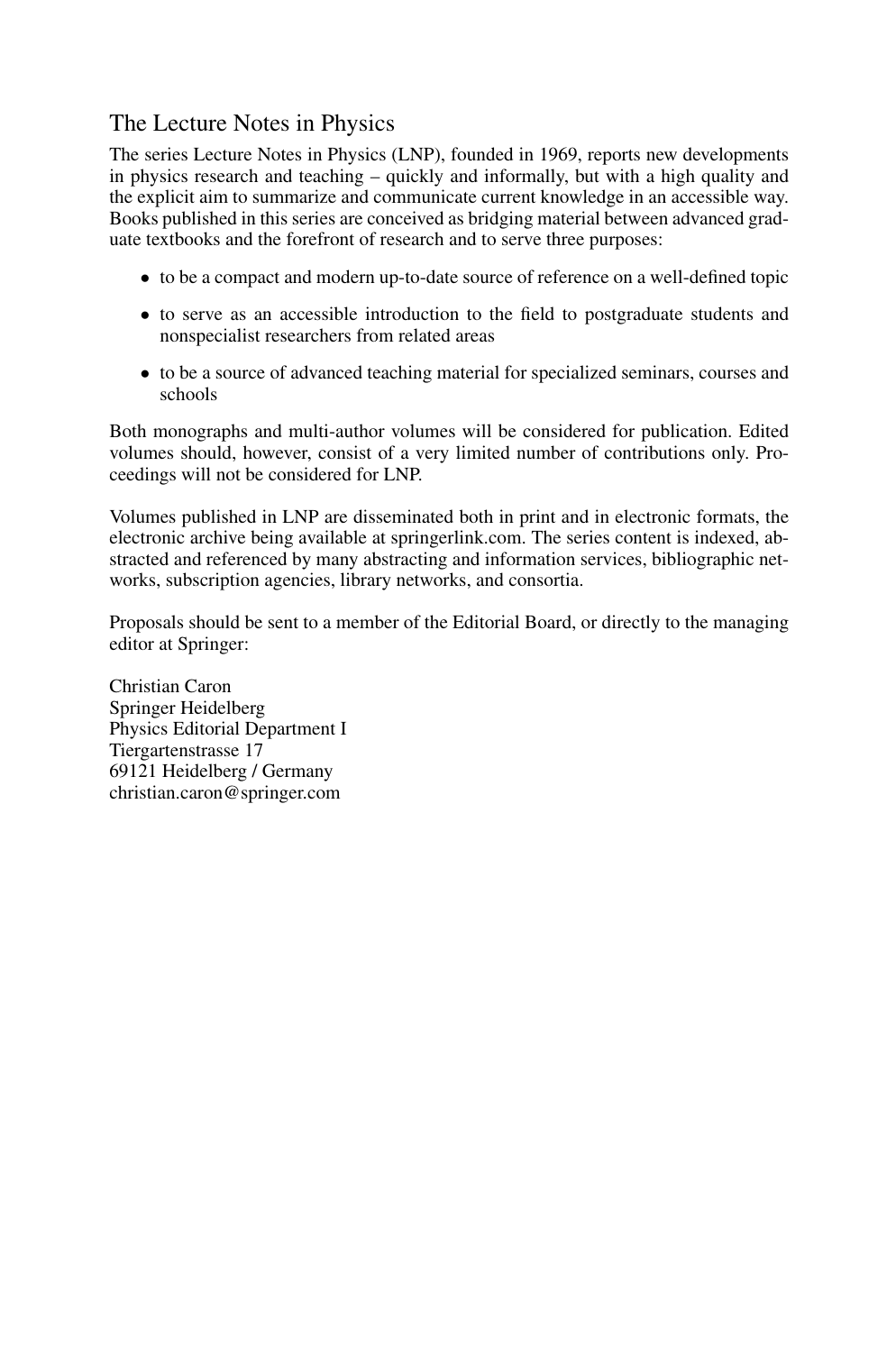J.S. Al-Khalili E. Roeckl (Eds.)

# The Euroschool Lectures on Physics with Exotic Beams, Vol. III

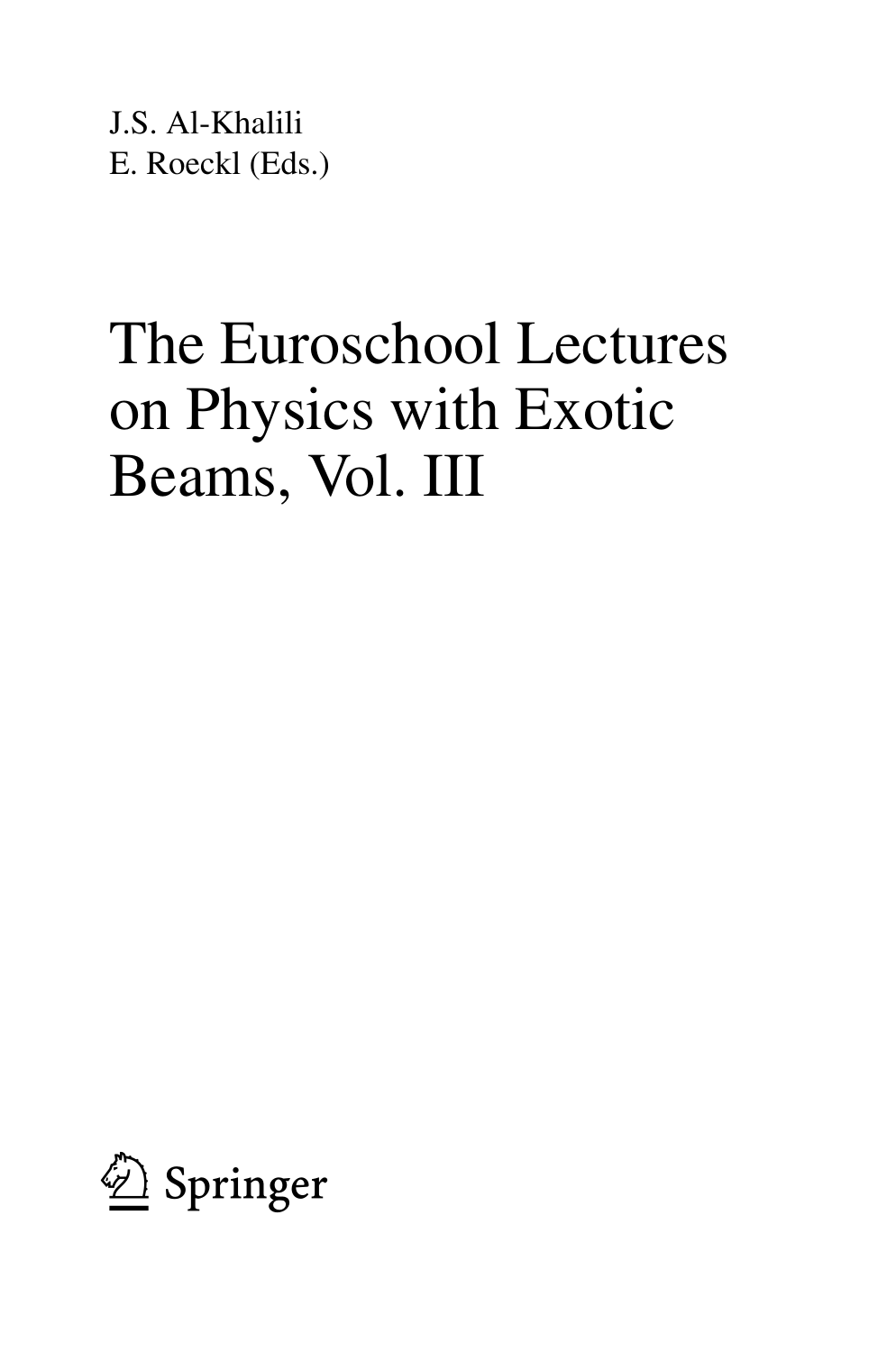J.S. Al-Khalili University of Surrey Dept. Physics Guildford, Surrey United Kingdom GU2 5XH j.al-khalili@ surrey.ac.de

E. Roeckl Gesellschaft for Schwerionenforschung mbH (GSI) Planckstr. 1 64291 Darmstadt Germany R.Roeckl@gsi.de

Al-Khalili, J.S., Roeckl, E. (Eds.), *The Euroschool Lectures on Physics with Exotic Beams, Vol. III*, Lect. Notes Phys. 764 (Springer, Berlin Heidelberg 2009), DOI 10.1007/ 978-3-540-85839-3

ISBN: 978-3-540-85838-6 e-ISBN: 978-3-540-85839-3

DOI 10.1007/978-3-540-85839-3

Lecture Notes in Physics ISSN: 0075-8450 e-ISSN: 1616-6361

Library of Congress Control Number: 2008935358

-c Springer-Verlag Berlin Heidelberg 2009

This work is subject to copyright. All rights are reserved, whether the whole or part of the material is concerned, specifically the rights of translation, reprinting, reuse of illustrations, recitation, broadcasting, reproduction on microfilm or in any other way, and storage in data banks. Duplication of this publication or parts thereof is permitted only under the provisions of the German Copyright Law of September 9, 1965, in its current version, and permission for use must always be obtained from Springer. Violations are liable to prosecution under the German Copyright Law.

The use of general descriptive names, registered names, trademarks, etc. in this publication does not imply, even in the absence of a specific statement, that such names are exempt from the relevant protective laws and regulations and therefore free for general use.

*Cover design:* Integra Software Services Pvt Ltd.

Printed on acid-free paper

987654321

springer.com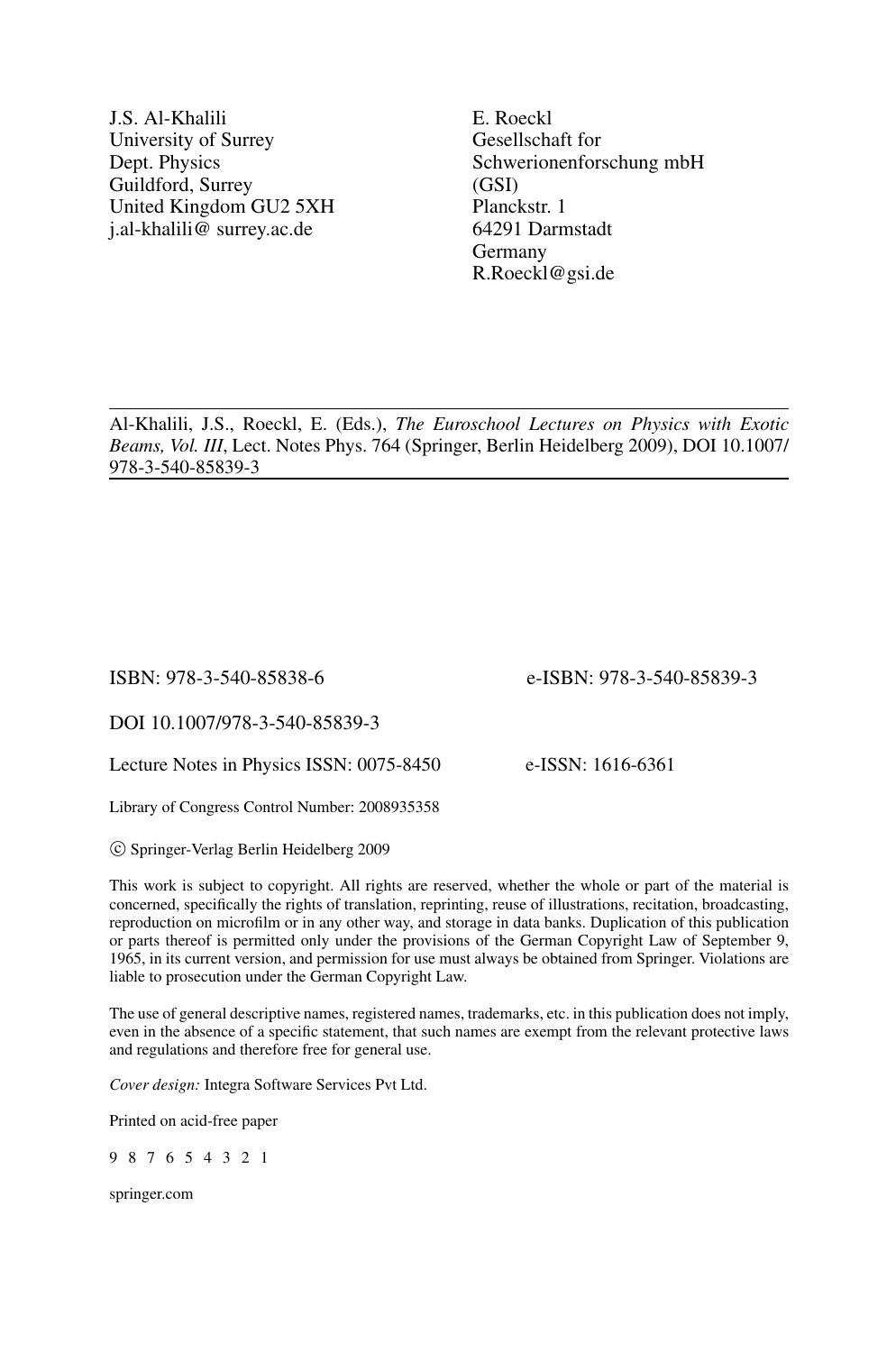## **Preface**

This is the third and final volume in a series of Lecture Notes based on the highly successful Euro Summer School on Exotic Beams that has been running yearly since 1993 (apart from 1999) and is planned to continue to do so. It is the aim of the series to provide an introduction to Radioactive Ion Beam (RIB) physics at the level of graduate students and young postdocs starting out in the field. Each volume contains lectures covering a range of topics from nuclear theory to experiment to applications.

Our understanding of atomic nuclei has undergone a major re-orientation over the past two decades and seen the emergence of an exciting field of research: the study of 'exotic' nuclei. The availability of energetic beams of short-lived nuclei, referred to as 'radioactive ion beams' (RIBs), has opened the way to the study of the structure and dynamics of thousands of nuclear species never before observed in the laboratory. This field has now become one of the most important and fast-moving in physics worldwide. And it is fair to say that Europe leads the way with a number of large international projects starting up in the next few years, such as the FAIR facility at GSI in Germany. From a broader perspective, one must also highlight just how widely RIB physics impacts on other areas, from energy and the environment to medicine and materials science. There is little doubt that RIB physics has transformed not only nuclear physics itself but many other areas of science and technology too, and will continue to do so in the years to come.

While the field of RIB physics is linked mainly to the study of nuclear structure under extreme conditions of isospin, mass, spin and temperature, it also addresses problems in nuclear astrophysics, solid-state physics and the study of fundamental interactions. Furthermore, important applications and spin-offs also originate from this basic research. The development of new production, acceleration and ion storing techniques and the construction of new detectors adapted to work in the special environment of energetic radioactive beams is also an important part of the science. And, due to the fact that one is not limited anymore to the proton/neutron ratio of stable-isotope beams, virtually the whole chart of the nuclei opens up for research, so theoretical models can be tested and verified all the way up to the limits of nuclear existence: the proton and neutron 'drip lines'.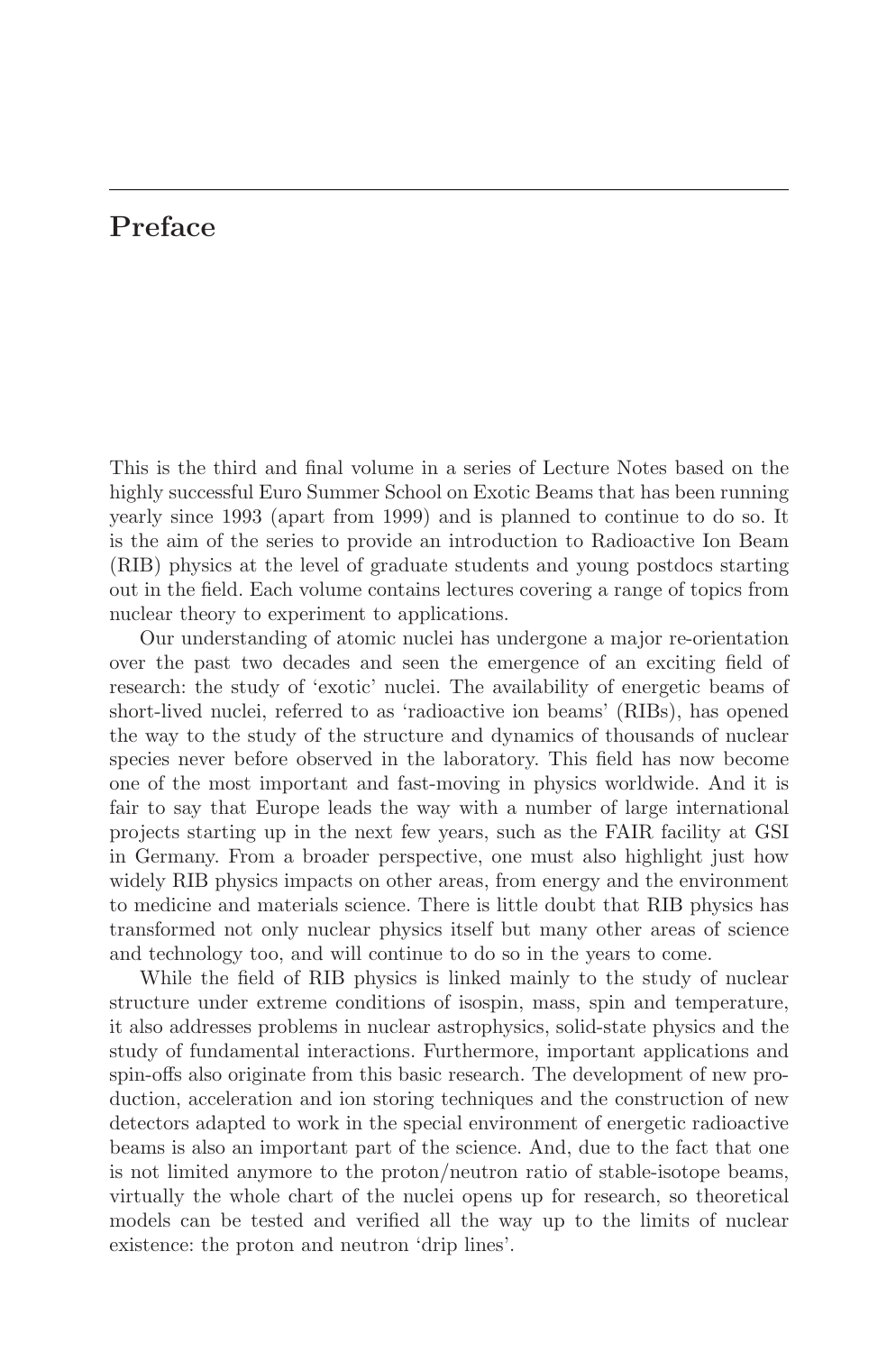The beams of rare and 'exotic' nuclei being produced are via two complementary techniques: in-flight separation and post-acceleration of low-energy radioactive beams. Both methods have been developed in a number of European Large Scale Facilities such as ISOLDE (CERN, Switzerland), GANIL (Caen, France), GSI (Darmstadt, Germany), the Accelerator Laboratory of the University of Jyväskylä (Finland), INFN Laboratori Nazionali di Legnaro (Italy) and the Cyclotron Research Centre (Louvain-la-Neuve, Belgium). Indeed, so important is the continued running and success of the School that a number of these European facilities have committed to providing financial support over the coming years.

While the field of RIB physics is linked mainly to the study of nuclear structure under extreme conditions of isospin, mass, spin and temperature, it also addresses problems in nuclear astrophysics, solid-state physics and the study of fundamental interactions. Furthermore, important applications and spin-offs also originate from this basic research. The development of new production, acceleration and ion storing techniques and the construction of new detectors adapted to work in the special environment of energetic radioactive beams is also an important part of the science. And, due to the fact that one is not limited anymore to the proton/neutron ratio of stable beams, virtually the whole chart of the nuclei opens up for research, so theoretical models can be tested and verified all the way up to the limits of nuclear existence: the proton and neutron 'drip lines'.

Volumes I and II of this series have proved to be highly successful and popular with many researchers reaching for it for information or providing it for their PhD students as an introduction to a particular topic. They are now even available to download from the Euro School Website (http://www.euroschoolonexoticbeams.be/eb/pages/lecture notes). We stress that the contributions in these volumes are not review articles and so are not meant to contain all the latest results or to provide an exhaustive coverage of the field but are written instead in the pedagogical style of graduate lectures and thus have a reasonably long 'shelf life'. As with the first two volumes, the contributions here are by leading scientists in the field who have lectured at the School. They were chosen by the editors to provide a range of topics within the field and will have updated their material delivered at the School (sometimes several years ago) to incorporate recent advances and results.

Finally, we wish to thank the lectures who have contributed to this volume for their hard work and diligence, and indeed for their patience, at a time when everyone finds it difficult to find the time to lay out their subject in such a careful, thorough and readable style. We also wish to thank Dr. Chris Caron and his colleagues at Springer-Verlag for their help, fruitful collaboration and continued support on this project.

Guildford, UK,  $J. Al-Khalili$ Darmstadt, Germany E. Roeckl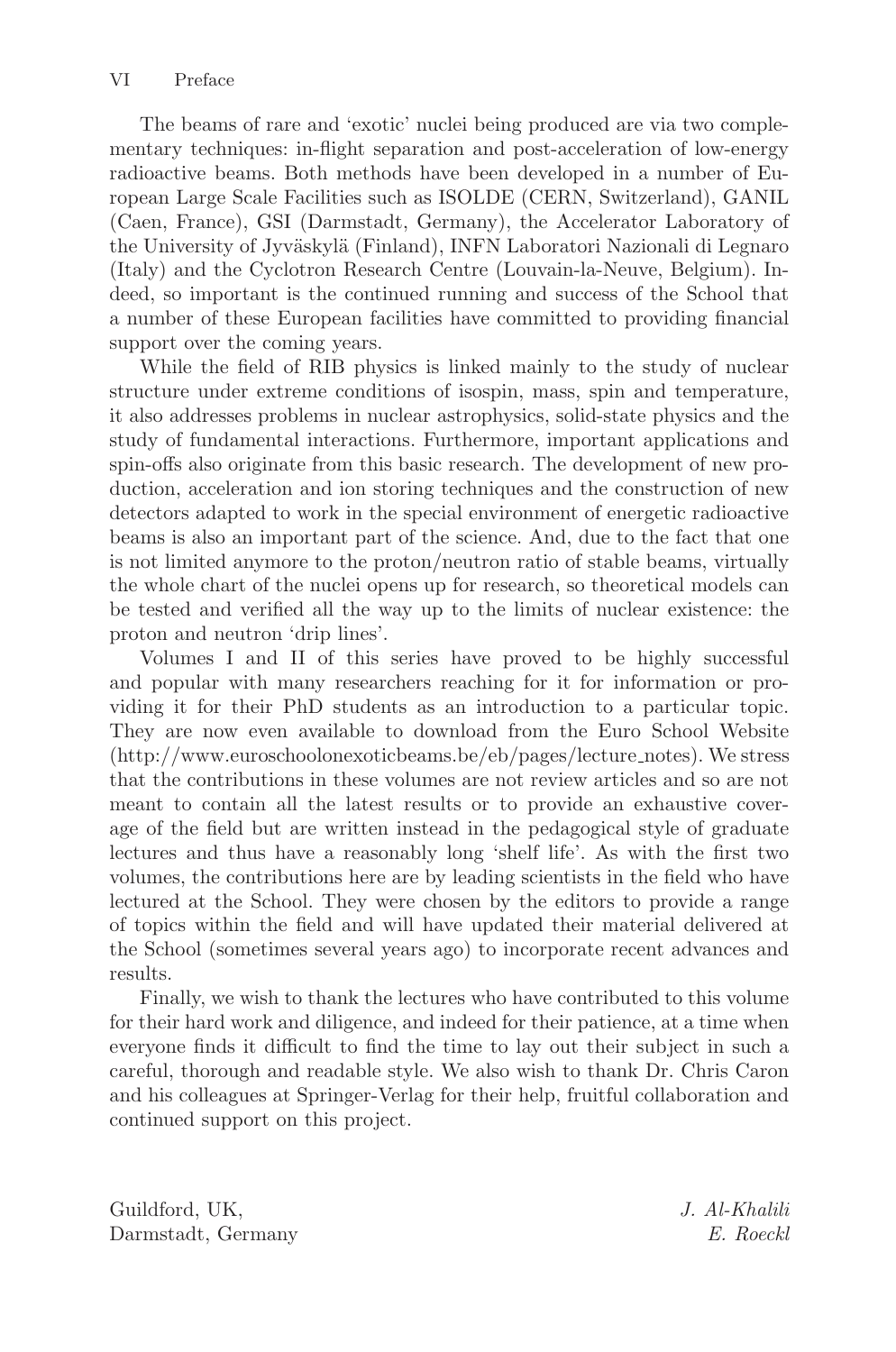## **Contents**

# <span id="page-6-0"></span>**[Shell Structure of Exotic Nuclei](#page-6-0)**<br>  $T$  Otsuke

|                |                                                                                                                                                                                                                                                                                                                                                                                                                                     | -1           |
|----------------|-------------------------------------------------------------------------------------------------------------------------------------------------------------------------------------------------------------------------------------------------------------------------------------------------------------------------------------------------------------------------------------------------------------------------------------|--------------|
| 1              |                                                                                                                                                                                                                                                                                                                                                                                                                                     | $\mathbf{1}$ |
| $\overline{2}$ | Construction of an Effective Interaction and an Example in the $pf$                                                                                                                                                                                                                                                                                                                                                                 |              |
|                |                                                                                                                                                                                                                                                                                                                                                                                                                                     | 16           |
| 3              |                                                                                                                                                                                                                                                                                                                                                                                                                                     | 18           |
| 4              |                                                                                                                                                                                                                                                                                                                                                                                                                                     | 20           |
|                |                                                                                                                                                                                                                                                                                                                                                                                                                                     | 20           |
|                |                                                                                                                                                                                                                                                                                                                                                                                                                                     |              |
|                | Testing the Structure of Exotic Nuclei via Coulomb                                                                                                                                                                                                                                                                                                                                                                                  |              |
|                | Excitation of Radioactive Ion Beams at Intermediate Energies                                                                                                                                                                                                                                                                                                                                                                        |              |
|                |                                                                                                                                                                                                                                                                                                                                                                                                                                     | 27           |
| 1.             |                                                                                                                                                                                                                                                                                                                                                                                                                                     |              |
| $\overline{2}$ |                                                                                                                                                                                                                                                                                                                                                                                                                                     | 31           |
| 3              | Extraction of Transition Matrix Elements from Cross Sections $\,\ldots\, .$                                                                                                                                                                                                                                                                                                                                                         | 41           |
| 4              |                                                                                                                                                                                                                                                                                                                                                                                                                                     | 43           |
| 5              |                                                                                                                                                                                                                                                                                                                                                                                                                                     | 48           |
| 6              |                                                                                                                                                                                                                                                                                                                                                                                                                                     | 50           |
|                |                                                                                                                                                                                                                                                                                                                                                                                                                                     | 50           |
|                | Test of Isospin Symmetry Along the $N=Z$ Line                                                                                                                                                                                                                                                                                                                                                                                       |              |
|                |                                                                                                                                                                                                                                                                                                                                                                                                                                     |              |
| $\mathbf{1}$   | $\text{Introduction} \, \, \ldots \, \, \ldots \, \, \ldots \, \, \ldots \, \, \ldots \, \, \ldots \, \, \ldots \, \, \ldots \, \, \ldots \, \, \ldots \, \, \ldots \, \, \ldots \, \, \ldots \, \, \ldots \, \, \ldots \, \, \ldots \, \, \ldots \, \, \ldots \, \, \ldots \, \, \ldots \, \, \ldots \, \, \ldots \, \, \ldots \, \, \ldots \, \, \ldots \, \, \ldots \, \, \ldots \, \, \ldots \, \, \ldots \, \, \ldots \, \, \$ | 57           |
| $\overline{2}$ |                                                                                                                                                                                                                                                                                                                                                                                                                                     | 59           |
| 3              |                                                                                                                                                                                                                                                                                                                                                                                                                                     | 67           |
| $\overline{4}$ |                                                                                                                                                                                                                                                                                                                                                                                                                                     | 73           |
| 5              |                                                                                                                                                                                                                                                                                                                                                                                                                                     | 84           |
| 6              |                                                                                                                                                                                                                                                                                                                                                                                                                                     | 92           |
| 7              |                                                                                                                                                                                                                                                                                                                                                                                                                                     | 95           |
|                |                                                                                                                                                                                                                                                                                                                                                                                                                                     |              |
|                |                                                                                                                                                                                                                                                                                                                                                                                                                                     |              |